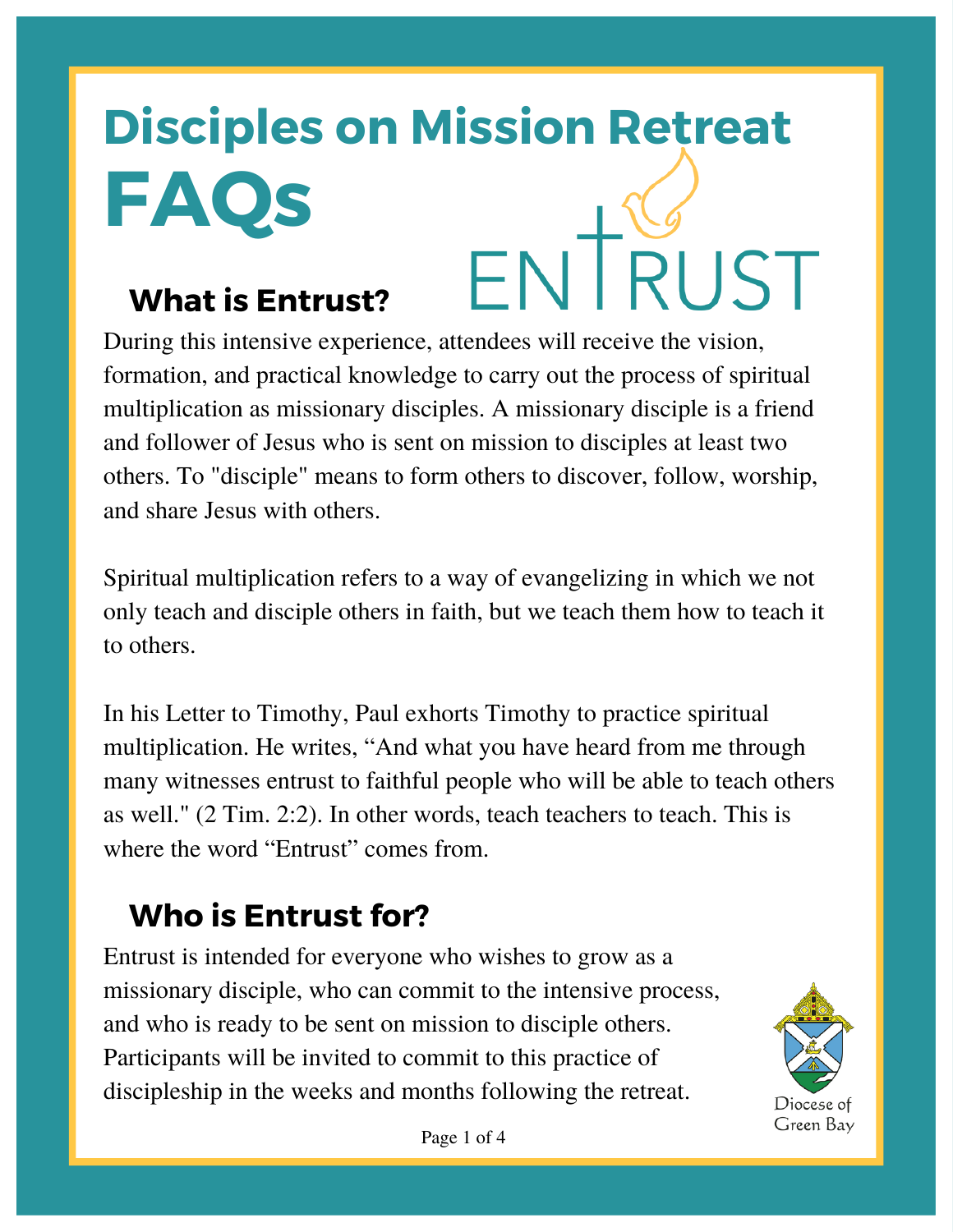#### **Who are the Facilitators?**





Bishop Ricken Fr. Dennis Ryan Maximus Cabey Kristin Bird









Amy Deibert Heidi Rosenthal Jamie Whalen Julianne Stanz





**Facilitators may include others and will vary occasionally by event.**

#### **What is the Timeframe?**

There are two formats for the Entrust retreat: a one-and-a-half-day version and a three-day version.

- One-and-a-half-day version: This will consist of a Friday evening, followed by a full day of formation on Saturday.
- Three-day version: Each Entrust Retreat day will begin at 8:00 AM and end by 4:00 PM, Monday through Wednesday. There will be options for overnight accommodations if needed.

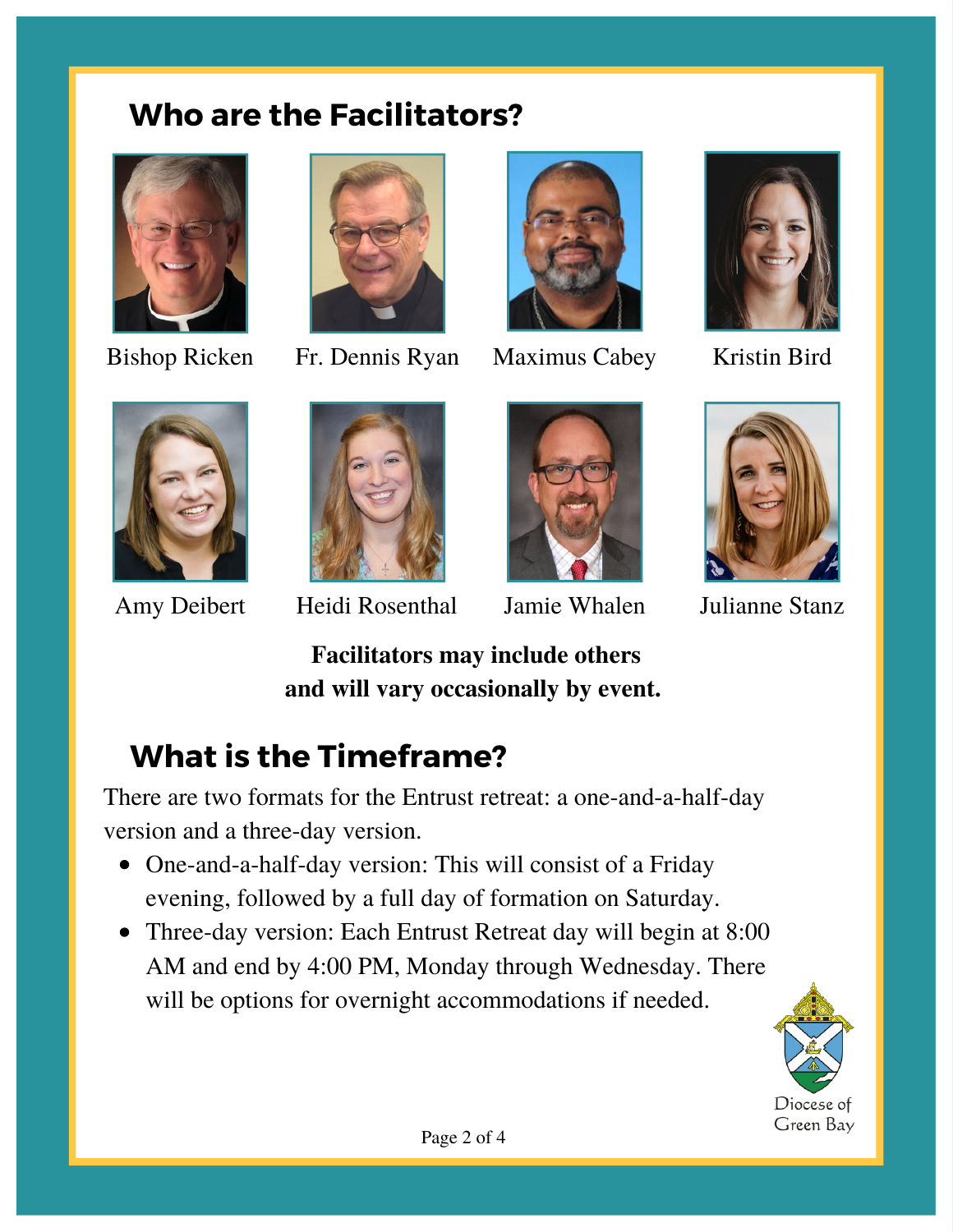#### **What is Entrust about?**

Entrust includes an opportunity to pray and learn together, to be filled with the Holy Spirit, and to practice new skills in missionary discipleship. It includes the following topics:

- **A New Pentecost** What is God calling us to at this time?
- **Unpacking Missionary Discipleship** What is the Diocese of Green Bay's discipleship pedagogy? How did Jesus form disciples?
- **Ignite the Power of the Holy Spirit** Releasing the gifts of the Holy Spirit
- **Knowing and Sharing the Kerygma** Encounter Jesus with a backto-basics approach
- **The Art of Listening and Hospitality** How can building relationships set the stage for evangelization?
- **Knowing and Sharing your Testimony** What is your personal story of faith? What difference has Jesus made to your life?
- **Discipling Others into Missionary Disciples** What are some steps?
- **Missionary Discipleship Practicum** How can you take what you have learned in this experience and work on discipling others?

## **How if this different than CES (Catholic Evangelization Studies)?**

We will no longer be offering CES, but are instead offering Entrust. Catholic Evangelization Studies courses were designed to evangelize and form disciples. While many of the elements of Entrust may look similar to CES, Entrust is designed for spiritual multiplication and to form missionary disciples.